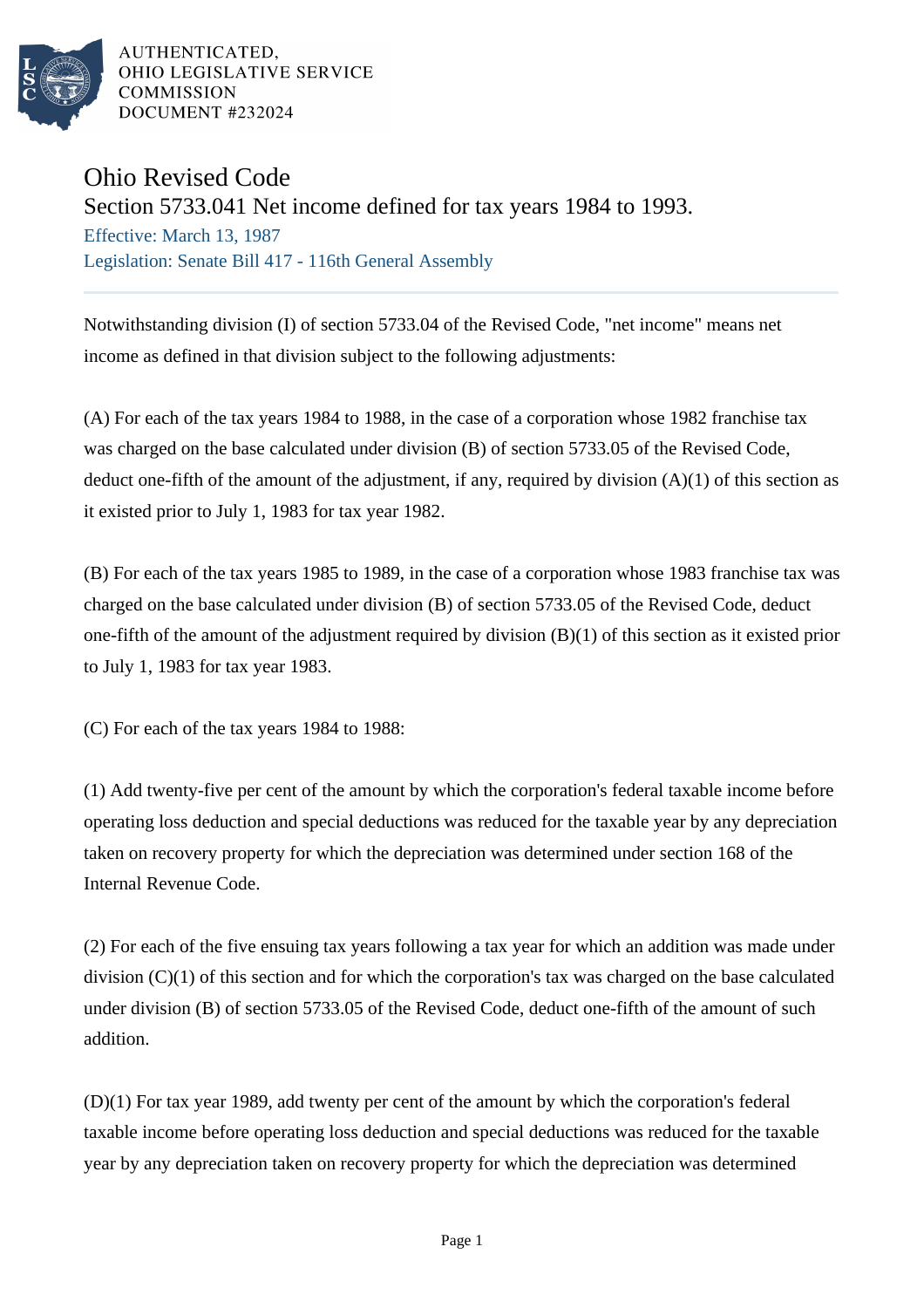

AUTHENTICATED. OHIO LEGISLATIVE SERVICE **COMMISSION DOCUMENT #232024** 

under section 168 of the Internal Revenue Code.

(2) For each of the tax years 1990 to 1993, where an addition was made under division  $(D)(1)$  of this section and where the corporation's tax for tax year 1989 was charged on the base calculated under division (B) of section 5733.05 of the Revised Code, deduct one-fourth of the amount of such addition.

(E)(1) For tax year 1990, add fifteen per cent of the amount by which the corporation's federal taxable income before operating loss deduction and special deductions was reduced for the taxable year by any depreciation taken on recovery property for which the depreciation was determined under section 168 of the Internal Revenue Code.

(2) For each of the tax years 1991 to 1993, where an addition was made under division  $(E)(1)$  of this section and where the corporation's tax for tax year 1990 was charged on the base calculated under division (B) of section 5733.05 of the Revised Code, deduct one-third of the amount of such addition.

(F)(1) For tax year 1991, add ten per cent of the amount by which the corporation's federal taxable income before operating loss deduction and special deductions was reduced for the taxable year by any depreciation taken on recovery property for which the depreciation was determined under section 168 of the Internal Revenue Code.

(2) For tax years 1992 and 1993, where an addition was made under division (F)(1) of this section and where the corporation's tax for tax year 1991 was charged on the base calculated under division (B) of section 5733.05 of the Revised Code, deduct one-half of the amount of such addition.

(G)(1) For tax year 1992, add five per cent of the amount by which the corporation's federal taxable income before operating loss deduction and special deductions was reduced for the taxable year by any depreciation taken on recovery property for which the depreciation was determined under section 168 of the Internal Revenue Code.

(2) For tax year 1993, where an addition was made under division  $(G)(1)$  of this section and where the corporation's tax for tax year 1992 was charged on the base calculated under division (B) of